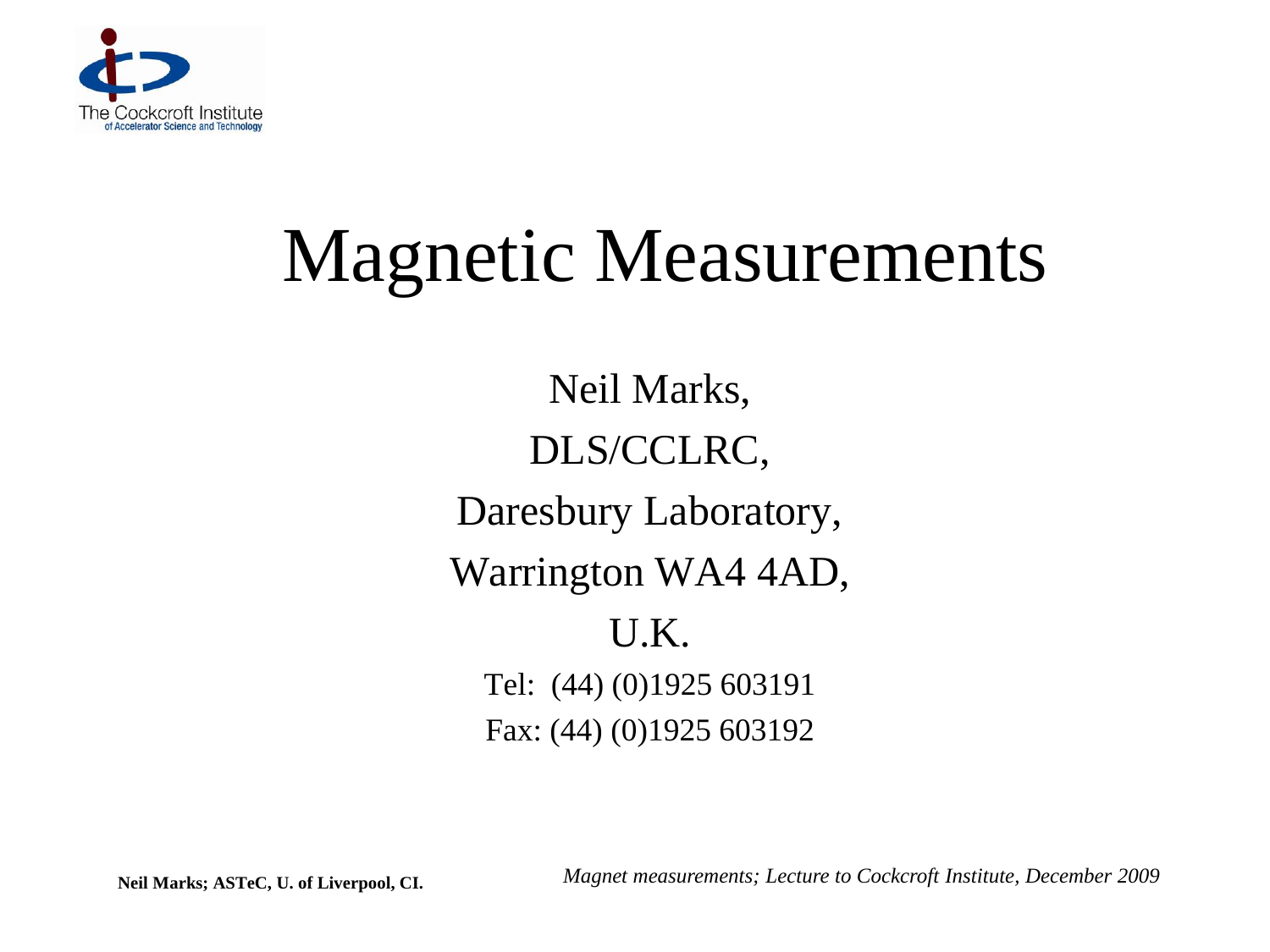

# **Philosophy**

•To cover the possible methods of measuring flux density but concentrating on the most frequently used methods.

•Note that magnetic field H is a measure of the excitation (creation) of the magnetic phenomenon; all measurable effects are driven by the flux density B.

•Note that measurement 'accuracy' involves three different facets: resolution; stability and repeatability; absolute calibration.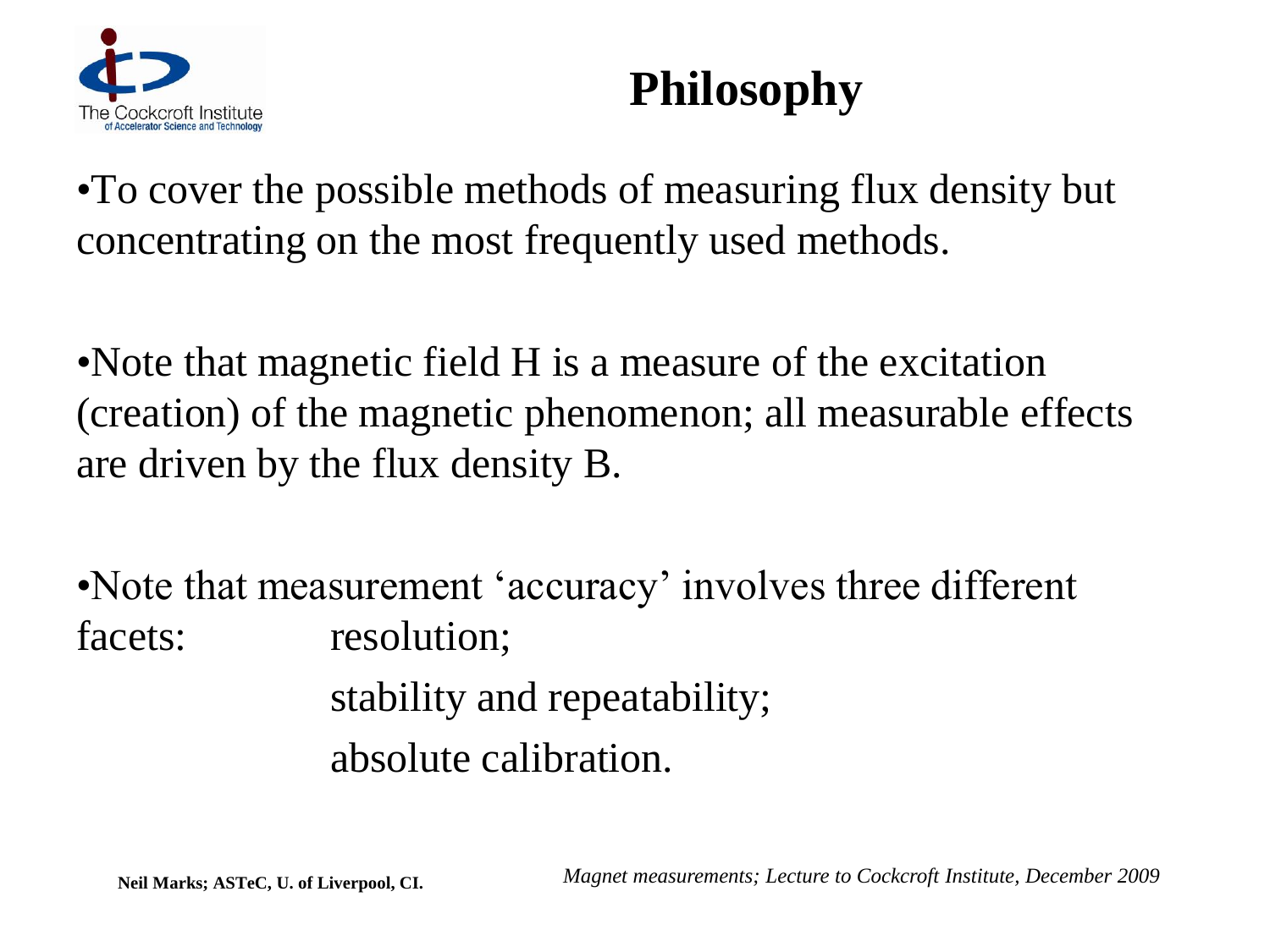

# **Contents:**

# 1. Physical effects available for measurement:

- a) force on a current carrying conductor;
- b) electromagnetic induction;
- c) Hall effect (special case of (a));

d) nuclear magnetic resonance.

2. Practical applications: a) point-by-point measurements; b) rotating coil methods; c) traversing coils.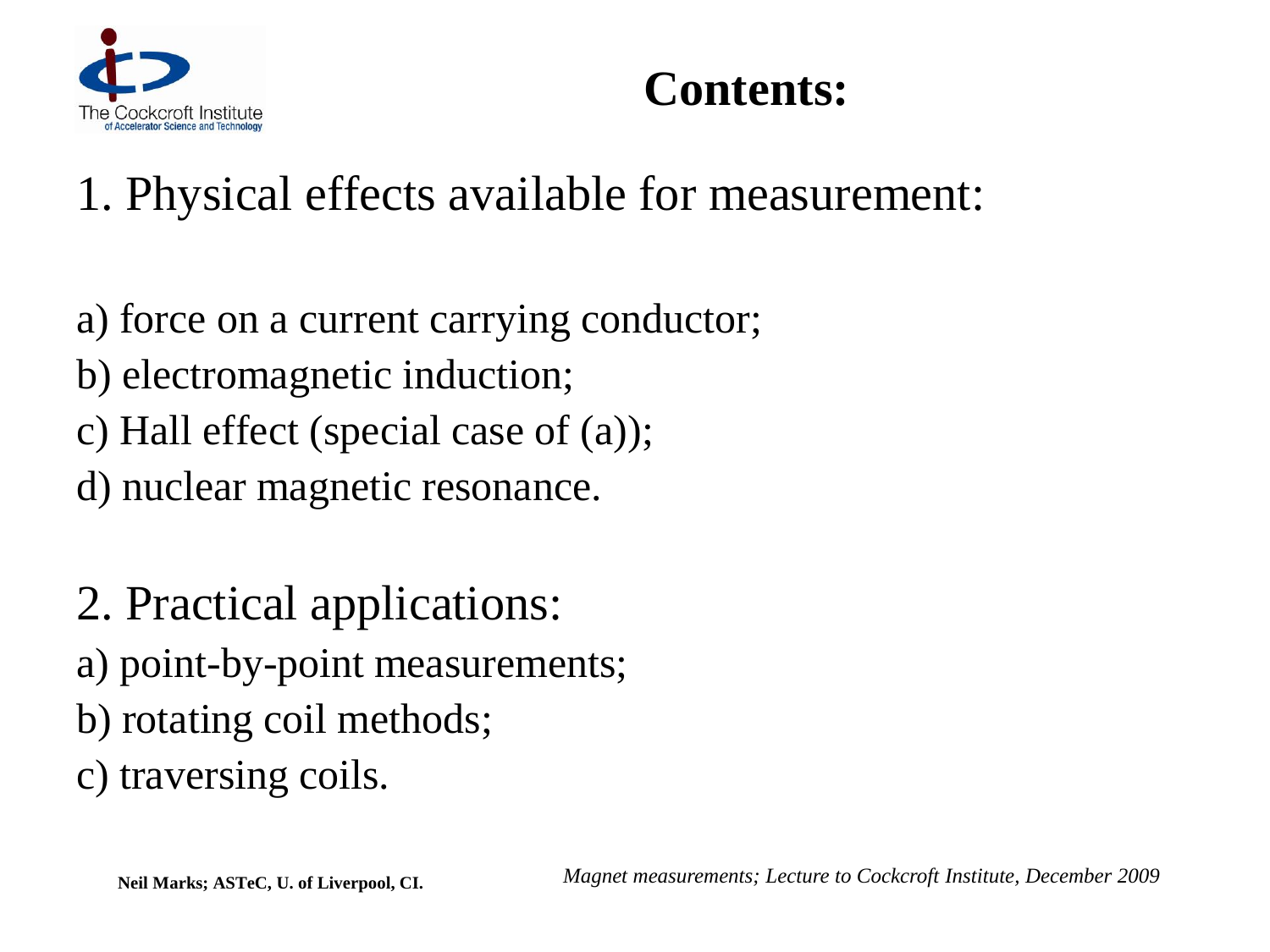

# **Force on a current carrying conductor**

 $F = B I$ 

where: F is force per unit length; B is flux density; I is current.

## Advantages:

integrates along wire;

I can be accurately controlled and measured.

## Disadvantages:

not suitable for an absolute measurement; measurement of F is not very highly accurate; therefore not suitable for general measurements.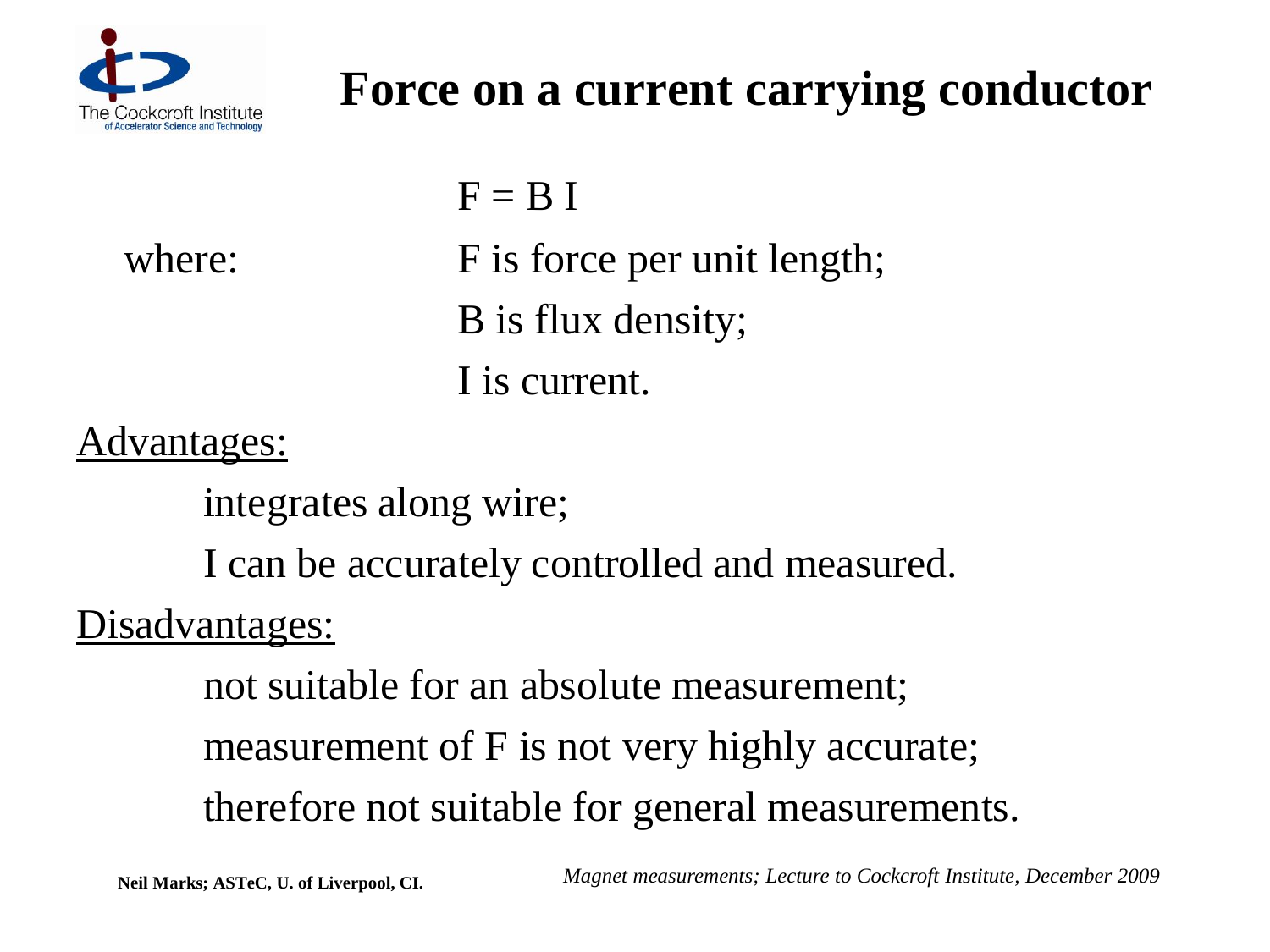

# **Use in spectrometry**

specialised trajectory tracing in experimental magnets:

'Floating wire' technique wire is kept under constant tension T and exit point is measured for different entry points.

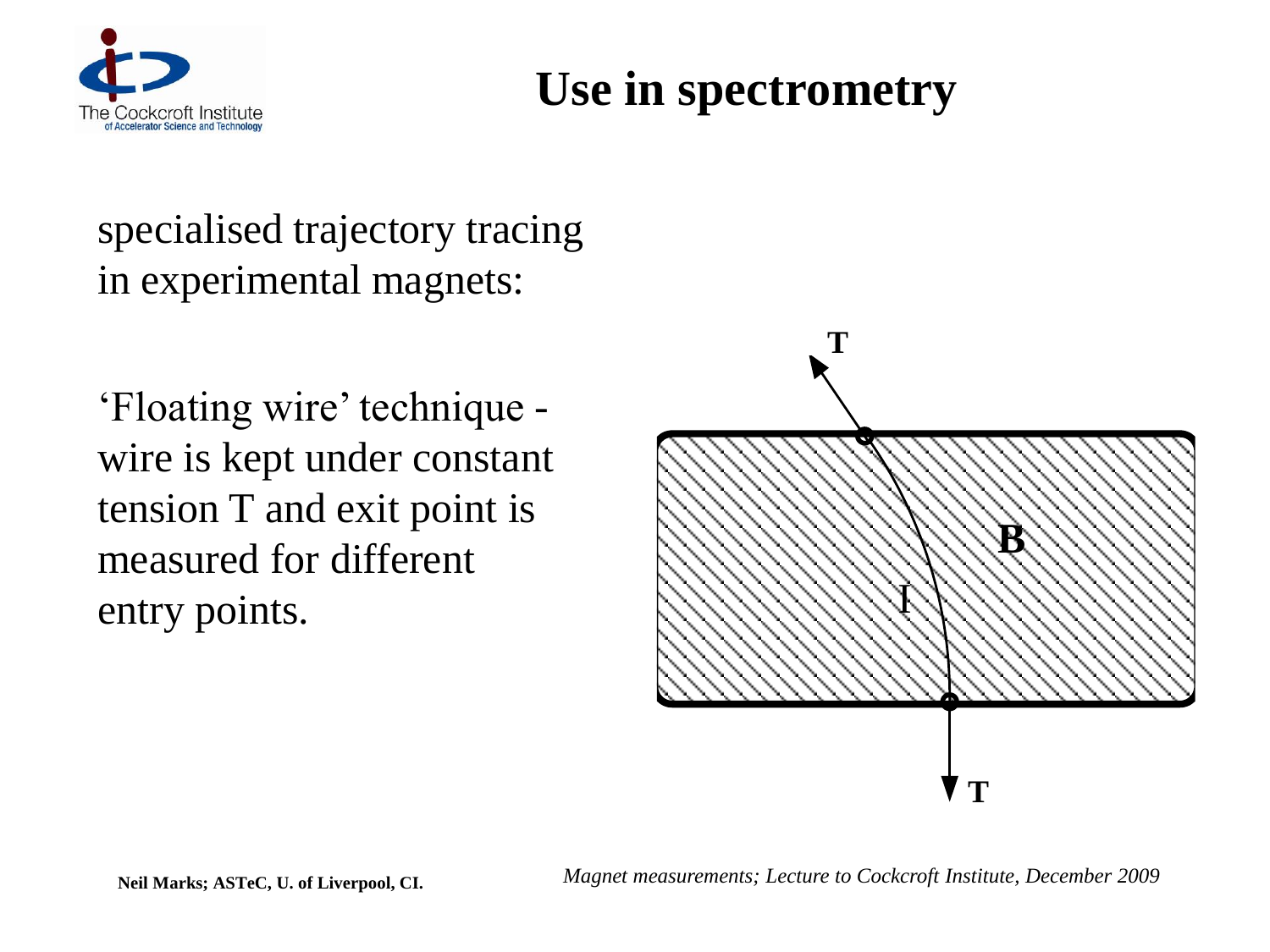

# **Electromagnetic induction**

curl  $\mathbf{E} = -\partial \mathbf{B} / \partial t; \qquad \mathbf{V} = \mathbf{B} \mathbf{A} \sin \omega t.$ 

(V is induced voltage; B is flux density; A is coil area; n is coil turns.

Advantages:

V can be accurately measured;

Gives B integrated over the coil area.

Disadvantages:

 $\partial/\partial t$  must be constant (but see later);

absolute accuracy limited by error in value of A;

Can be sufficiently accurate to give absolute measurements but best for relative measurements.

Used:

### **standard measurements of accelerator magnets;**

transfer standards;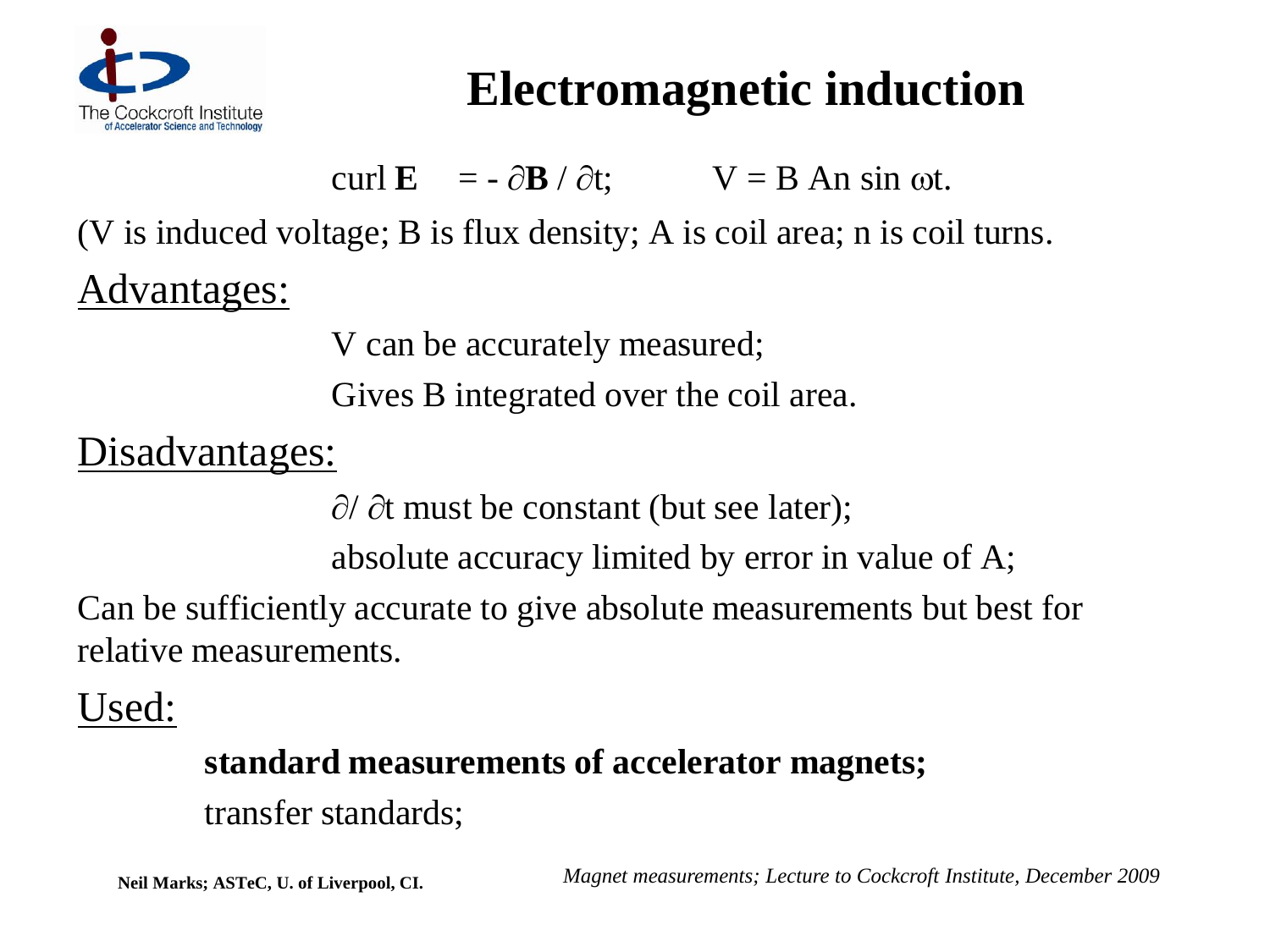

# **Hall effect**

Special case of force on a moving charge; a metal (or semiconductor) with a current flowing at right angles to the field develops a voltage in the third plane:



 $V = -R (J \times B) a$ 

where:  $V$  is induced voltage; B is field; J is current density in material; a is width in direction of V R is the 'Hall Coefficient' ( fn of temperature ):  $R = \text{fn}(\alpha, \theta);$ 

 $\theta$  is temperature;  $\alpha$  is temperature coefficient.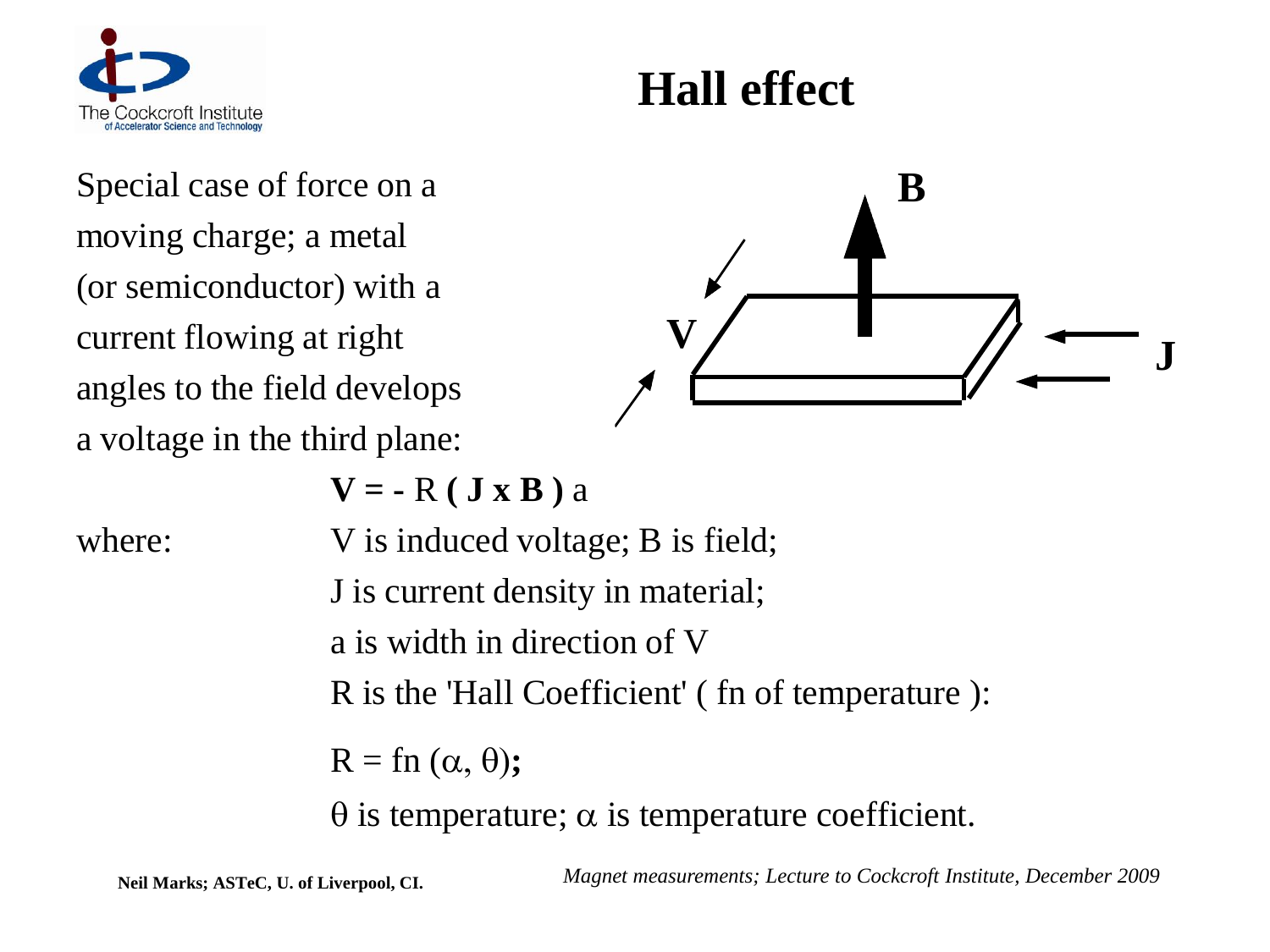

# **Hall effect (cont.)**

## Advantages:

small light probe;

easily portable/moved;

J, V accurately measurable – good resolution, repeatability;

covers a very broad range of B;

works in non-uniform field.

## Disadvantages:

 $\theta$  must be controlled measured/compensated; R and a must be known accurately.

## Used:

commercial portable magnetometers; point-by-point measurements;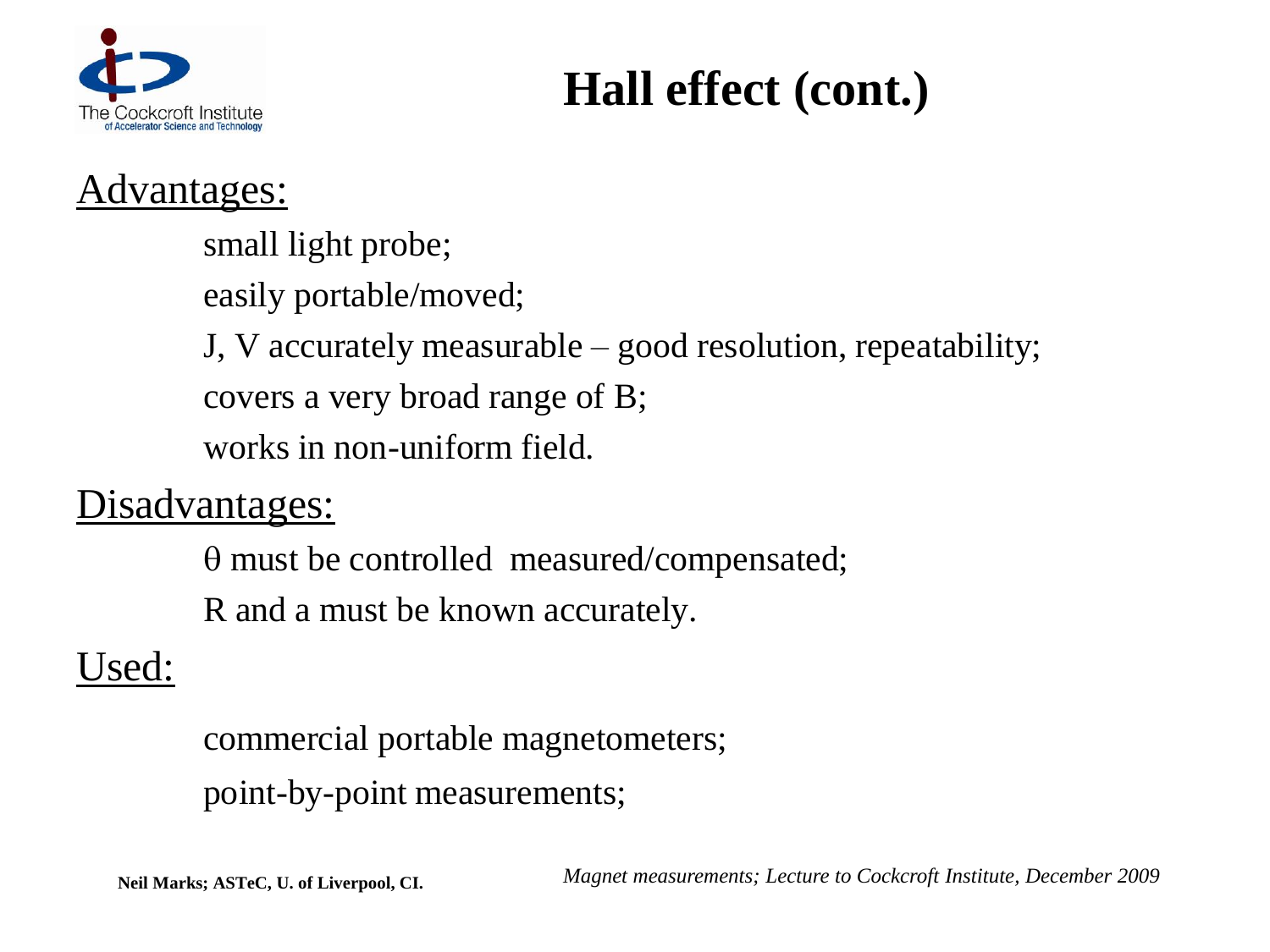

# **Nuclear magnetic resonance.**

In an external magnetic field, nuclei with a magnetic moment precess around the field at the Larmor precession frequency:

 $v \propto (\gamma / 2 \pi) B;$ 

- where:  $V$  is the precession frequency;
	- $\gamma$  is the gyro-magnetic ratio of the nucleus;
	- B is external field.

A radio-frequency e-m field applied to the material at this frequency will produce a change in the orientation of the spin angular momentum of the nucleus, which will 'flip', absorbing a quantum of energy. This can be detected and the r.f. frequency measured to give the precession frequency and hence measure the field.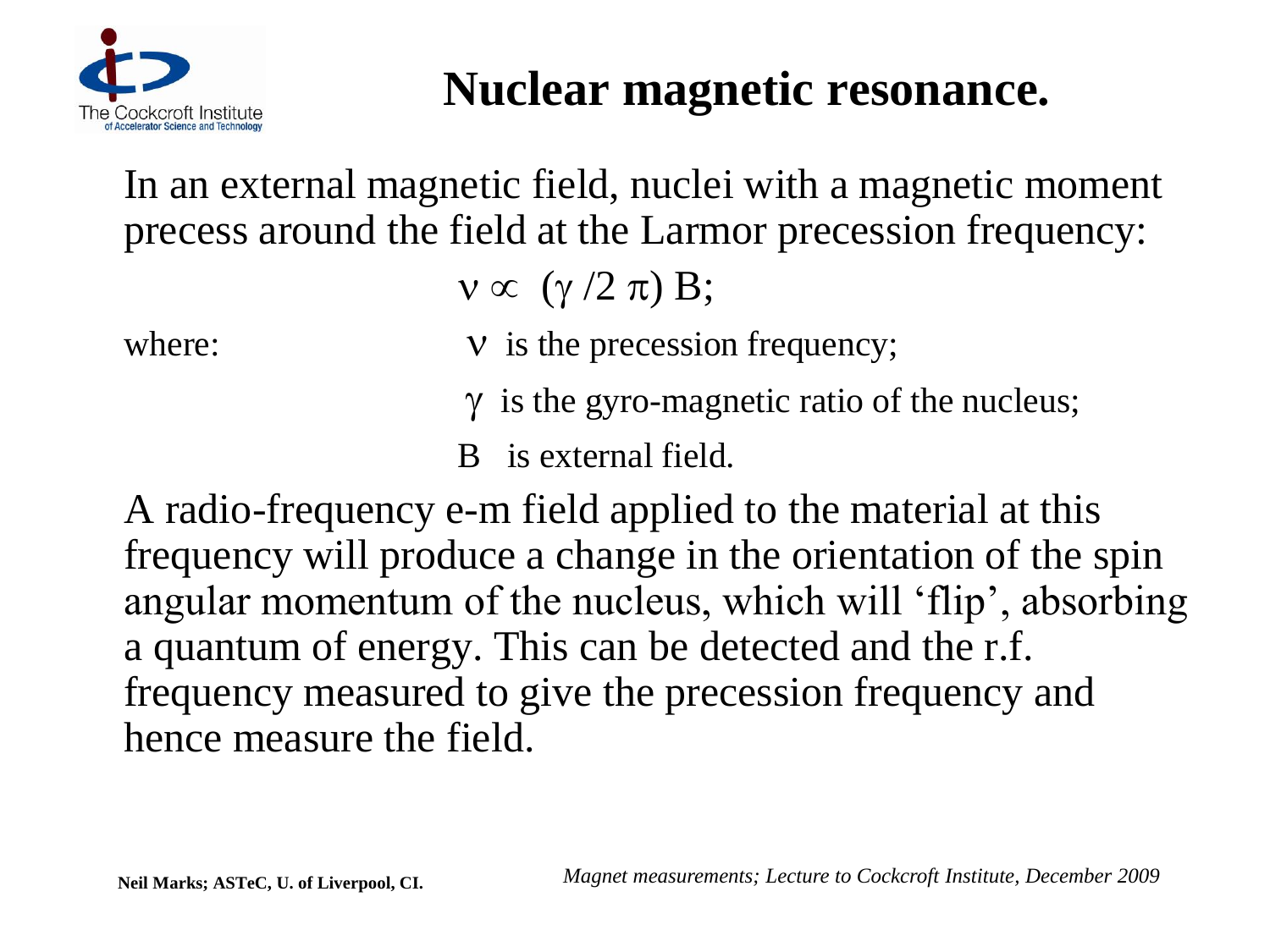

# **Spin transition.**

#### The 'spin flip' in a nucleus:

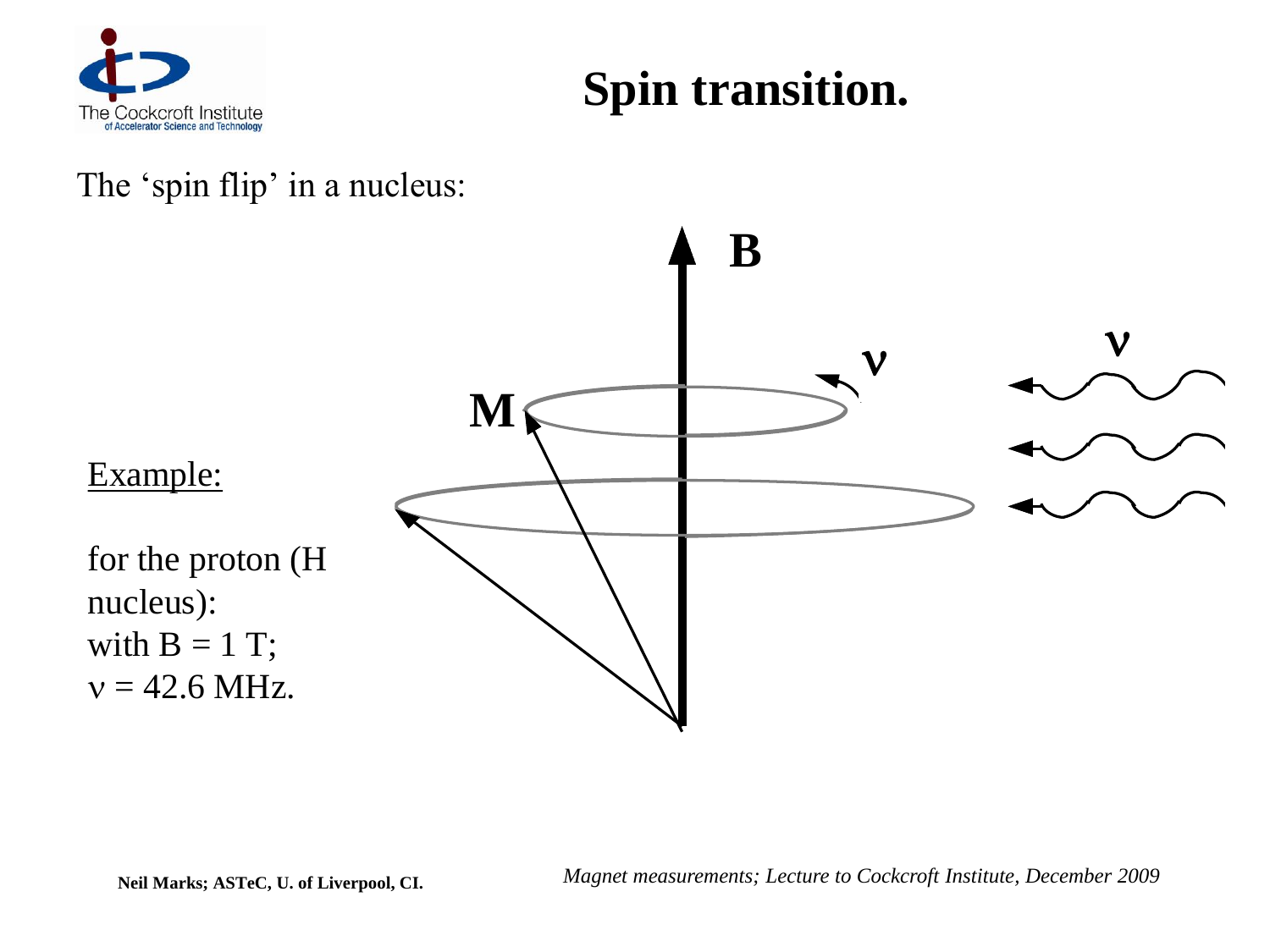

## Advantages:

- only dependent on nuclear phenomena - not influenced by external conditions;
- very sharp resonance;
- frequency is measured to very high accuracy  $(1:10<sup>6</sup>)$ ;
- used at high/very high B.

# **N.M.R. (cont.)**

## Disadvantages:

- probe is large size (~ 1cm);
- resonance only detectable in highly homogeneous B;
- apparatus works over limited B range, (frequency  $v$  is too low at low B);
- equipment is expensive;

## Use:

• most accurate measurement system available;

- •commercially available;
- •absolute measurement of fields;
- •calibration of other equipment.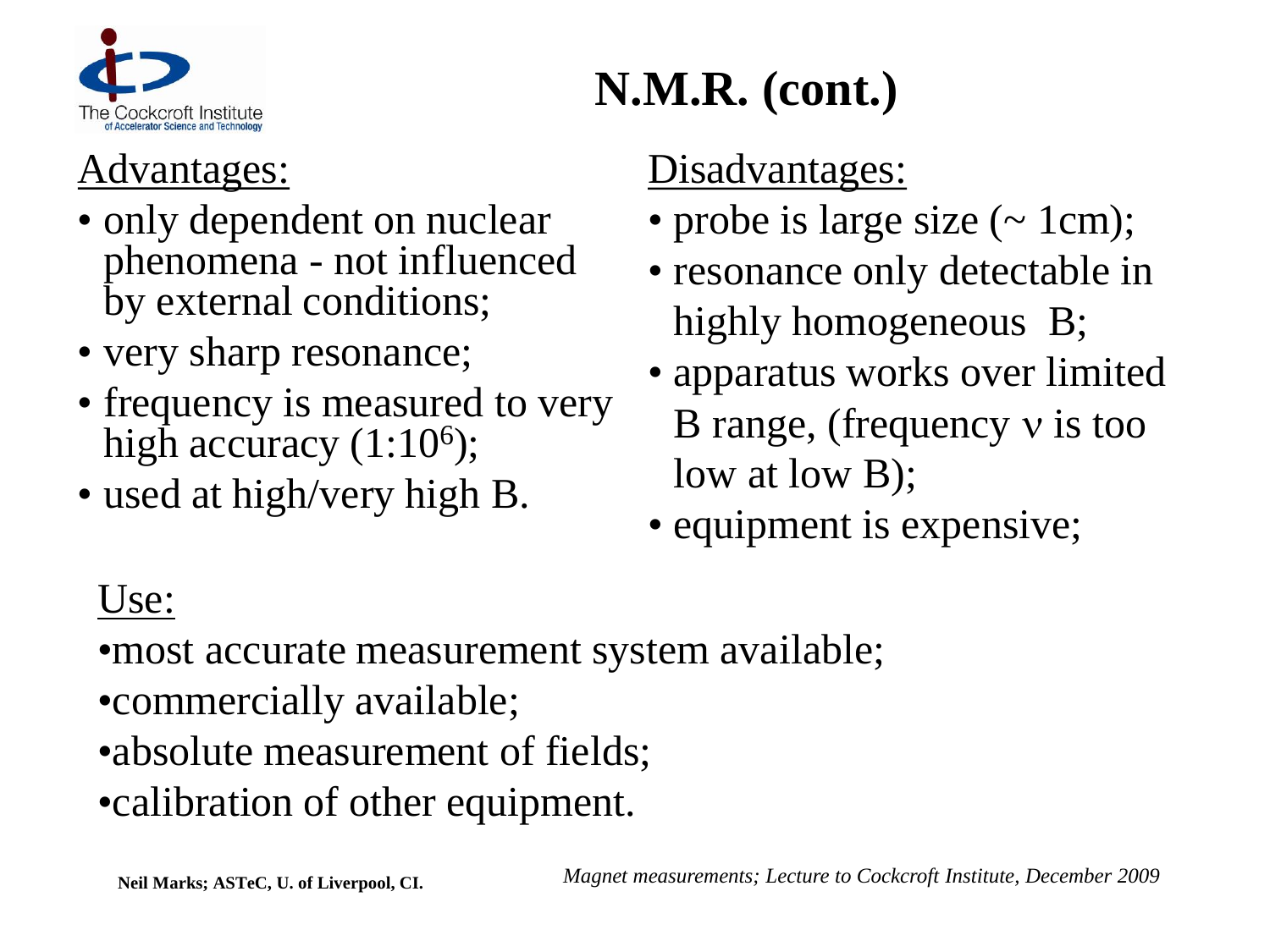

# **Practical Applications – Point by point**

A probe is traversed in 2 or 3 planes with B measured by a Hall plate at each point to build up a 2/3 dimensional map.

Superseded by rotating coils for multi-poles, but still the method of choice for a small number of high quality dipoles. (It is too slow for a production series)

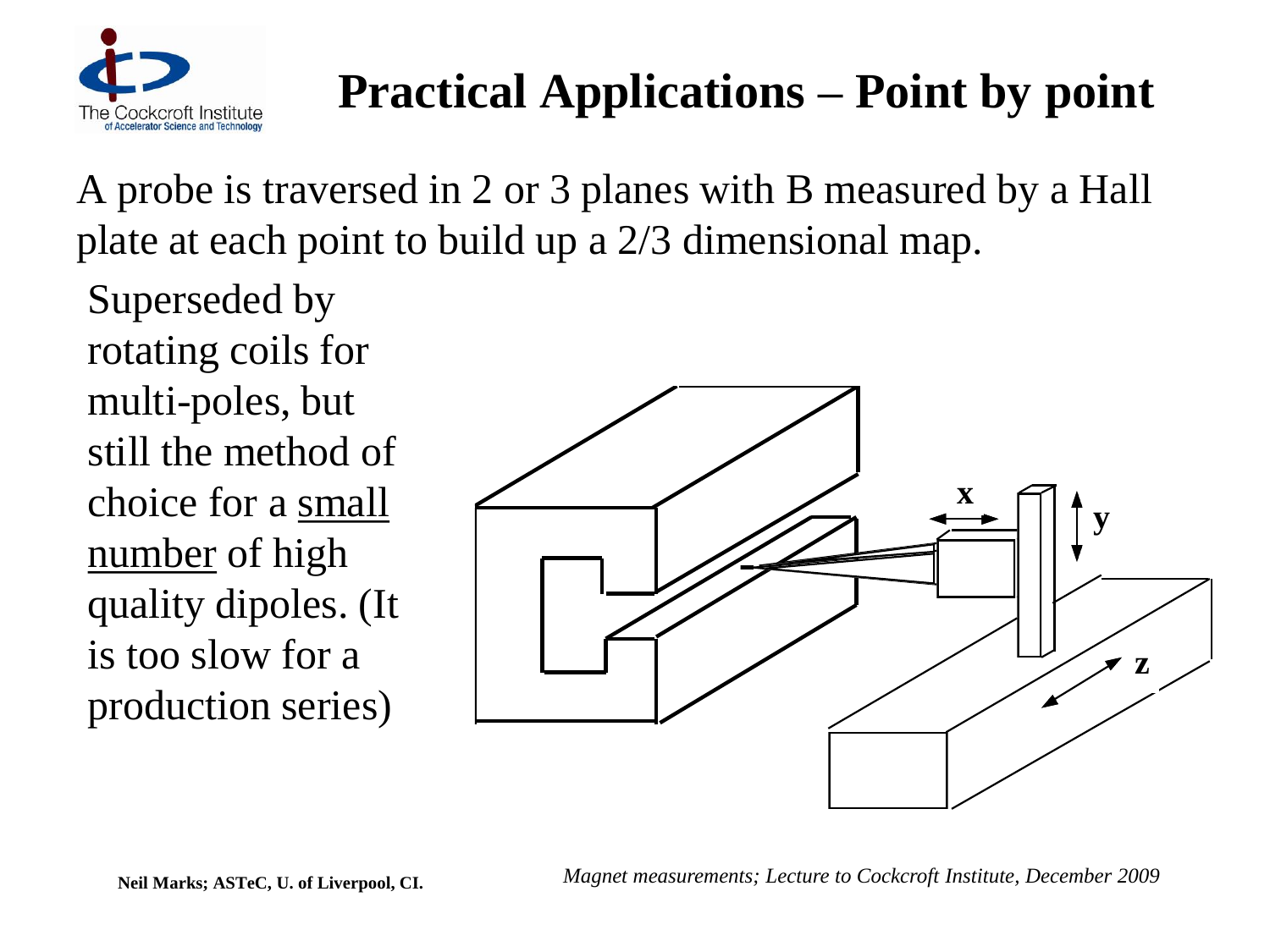

## **Modern Hall-probe Bench used at DL for insertion magnets.**

| <b>Hall Probe</b>                    |     | MPT-141-3m    | (Group 3);             |
|--------------------------------------|-----|---------------|------------------------|
| <b>Teslameter</b>                    |     | $DTM-141-DG$  | $\zeta \zeta$          |
| <b>Longitudinal Range</b>            |     | 1400          | mm                     |
| <b>Horizontal Range</b>              |     | 200           | mm                     |
| <b>Vertical Range</b>                |     | 100           | mm                     |
| Longitudinal Resolution (z)          |     | 1             | $\mu$ m                |
| Horizontal Resolution (x)            | 0.5 | $\mu$ m       |                        |
| Vertical Resolution (y)              |     | 0.5           | $\mu$ m                |
| <b>Nominal Longitudinal Velocity</b> |     | $\mathbf 1$   | mm/s                   |
| <b>Maximum Calibrated Field</b>      |     | 2.2           | T                      |
| <b>Hall Probe Precision</b>          |     | $\pm 0.01 \%$ |                        |
| <b>Hall Probe Resolution</b>         |     | 0.05          | mT                     |
| <b>Temperature Stability</b>         |     | ±10           | $ppm$ <sup>o</sup> $C$ |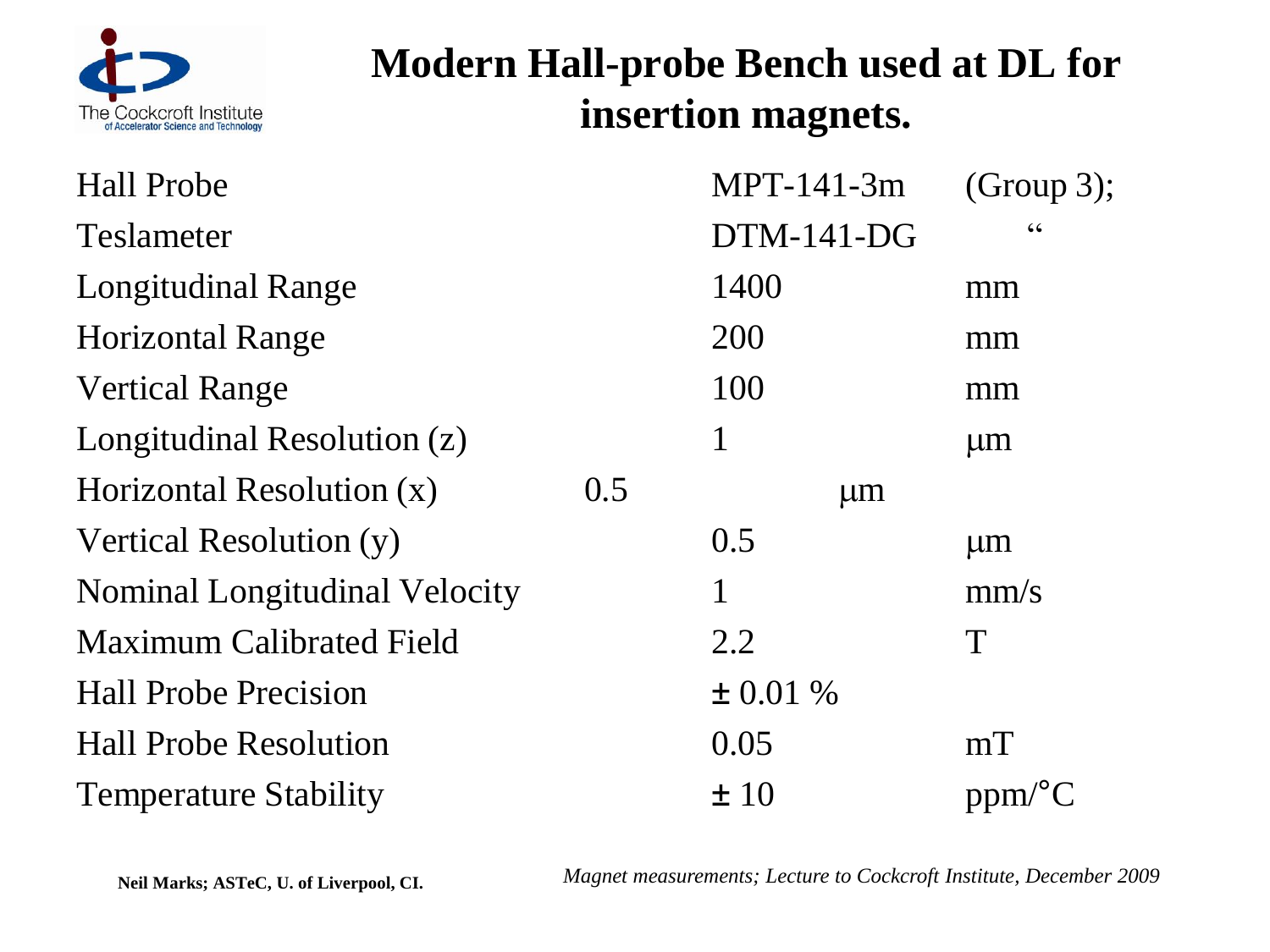

# **Rotating Coil systems.**

Magnets can be measured using rotating coil systems; suitable for straight dipoles and multi-poles (quadrupoles and sextupoles).

This technique provides the capability of measuring:

- •amplitude;
- •phase;

integrated through the magnet (inc end fringe fields) of each harmonic present, up to  $n \sim 30$  or higher; and:

- magnetic centre (x and y);
- •angular alignment (roll, pitch and yaw)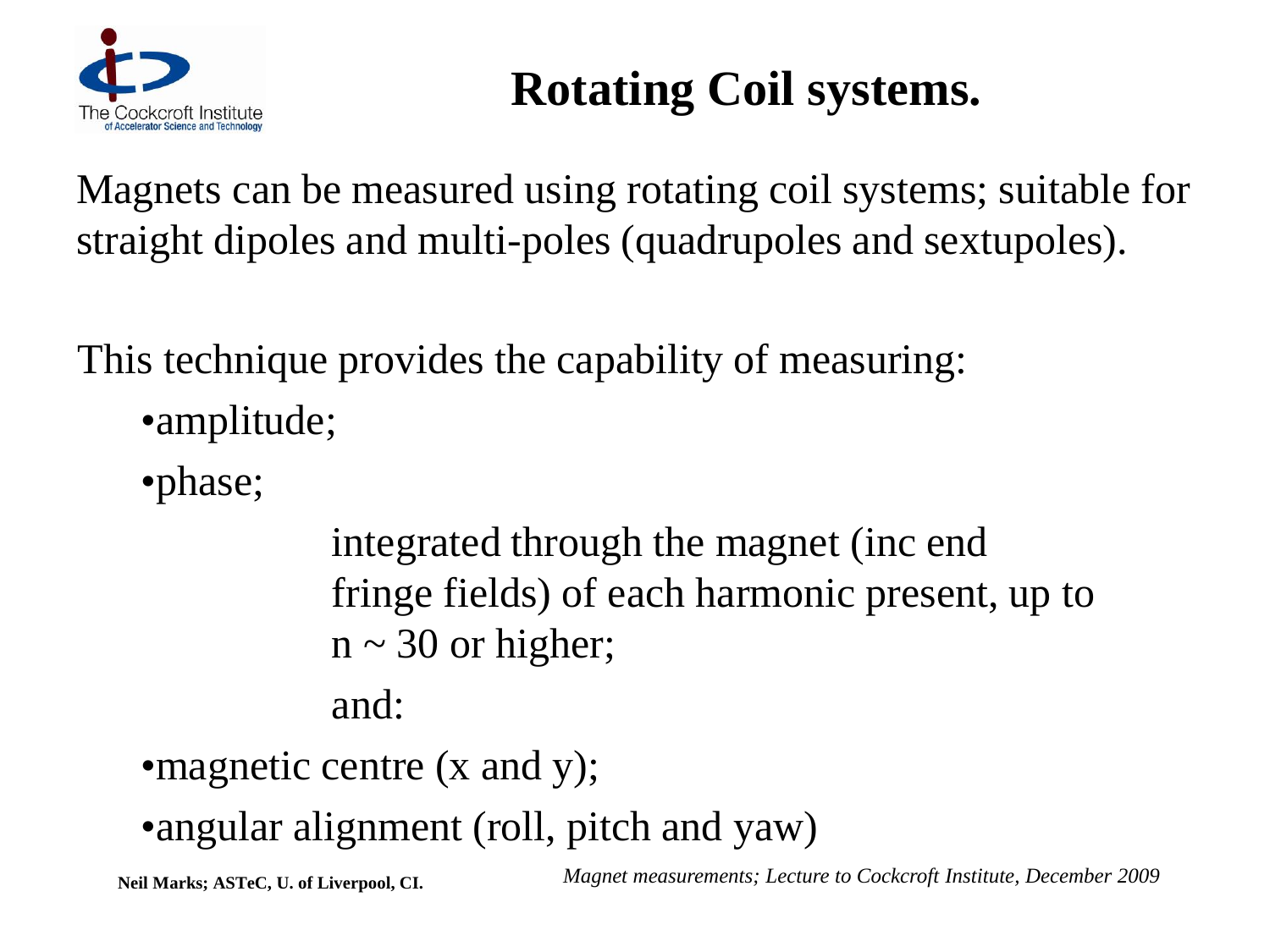

# **The Rotating Coil**

A coil continuously rotating (frequency  $\omega$ ) would cut the radial field and generate a voltage the sum of all the harmonics present in the magnet:







quad:  $V = \sin 2 \omega t$ 

etc. sextupole:  $V = \sin 3 \omega t$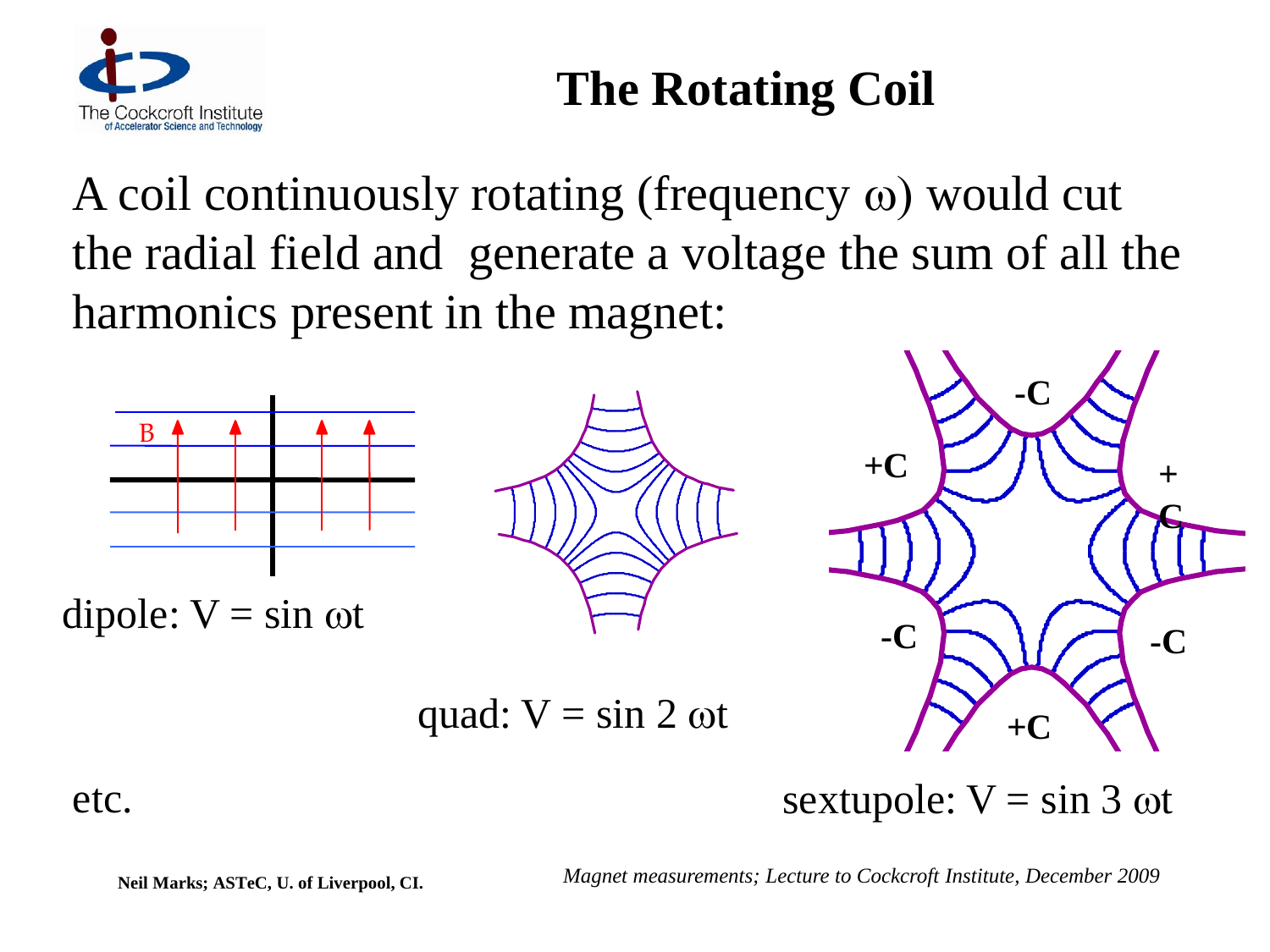

# **Continuous rotation**

The coil (as shown) is rotated rapidly in the magnetic field; the induced voltage is analysed with a harmonic analyser.

Induced voltage :



$$
V = \partial \Phi / \partial t = N_{\text{coil}} A_{\text{coil}} \partial B_r / \partial t;
$$
  
= N\_{\text{coil}} A\_{\text{coil}} \sum\_{n=1}^{\infty} \left\{ n^2 r^{n-1} (A\_n \sin n\theta + B\_n \cos n\theta) (\partial \theta / \partial t) \right\}

## **Continuous rotation is now regarded as a primitive method!**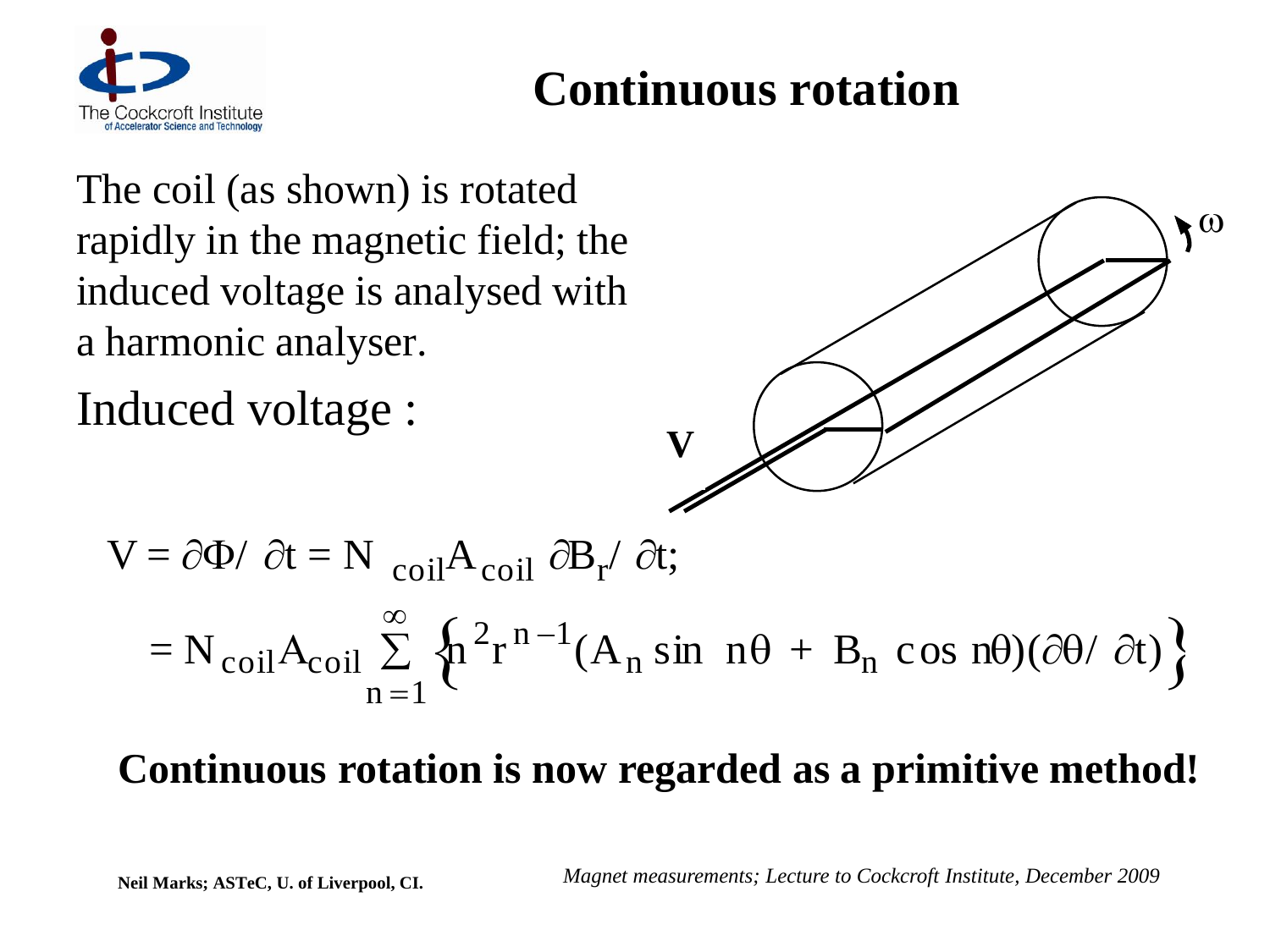

# **Problems with continuous rotation**

Sliding contacts: generate noise – obscures small higher order harmonics;

Irregular rotation: (wow) generates spurious harmonic signals;

Transverse oscillation

of coil: (whip-lash) generates noise and spurious harmonics.

**Solution** developed at CERN to measure the LEP multi-pole magnets.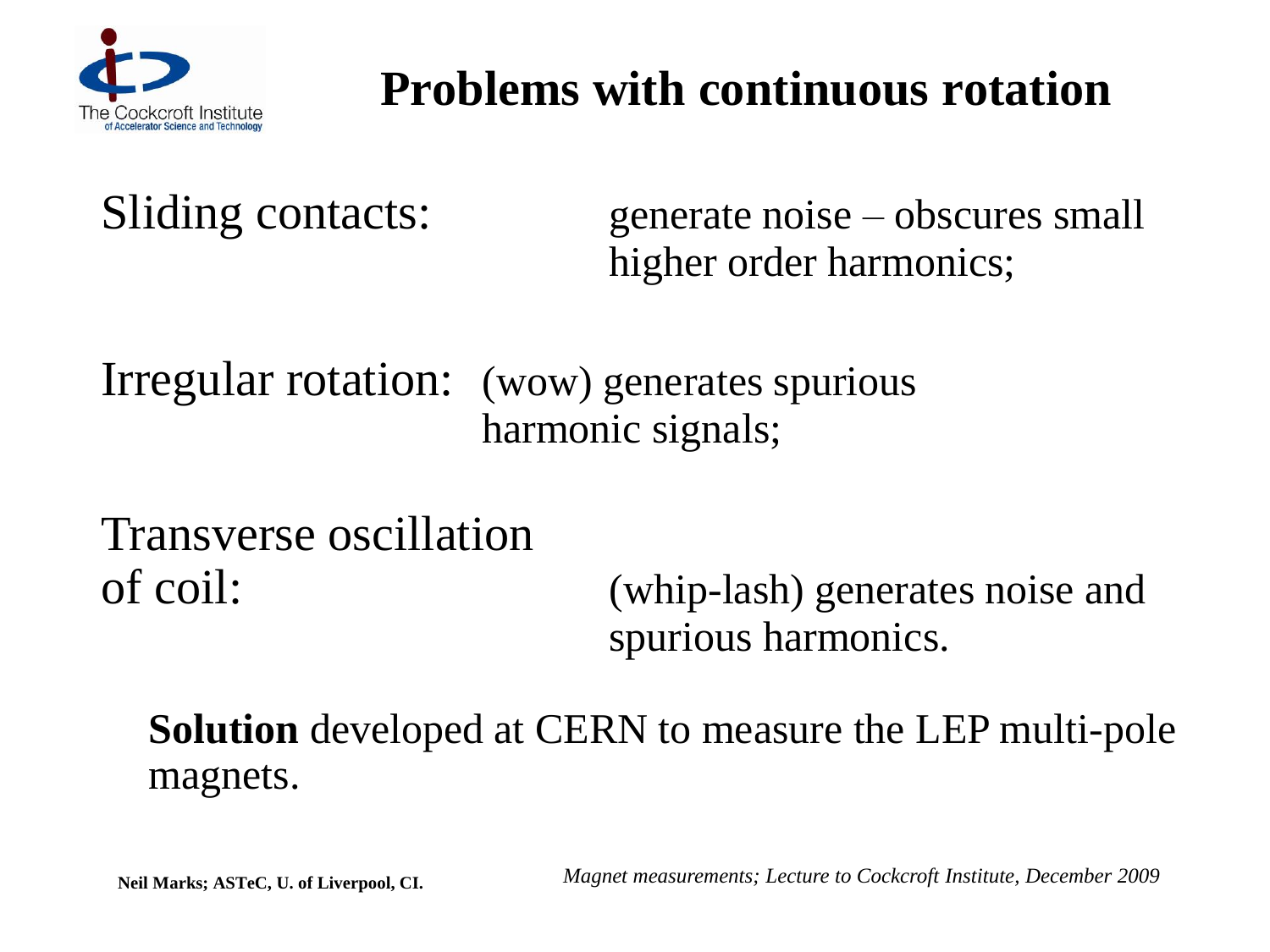

# **Solution:**

# Rotation and data processing:

- coil cylinder make  $<$  2 revolutions in total;
- windings are hard wired to detection equipment;
- an angular encoder is mounted on the rotation shaft;
- the output voltage is converted to frequency and <u>integrated</u> w.r.t. <u>angle</u>, so eliminating any  $\partial/\partial t$  effects;
- integrated signal is Fourier analysed digitally, giving harmonic amplitudes and phases.

Specification: relative accuracy of integrated field  $\pm 3x10^{-4}$ ; angular phase accuracy  $\pm 0.2$  mrad; lateral positioning of magnet centre  $\pm 0.03$  mm; accuracy of multi-pole components  $\pm 3x10^{-4}$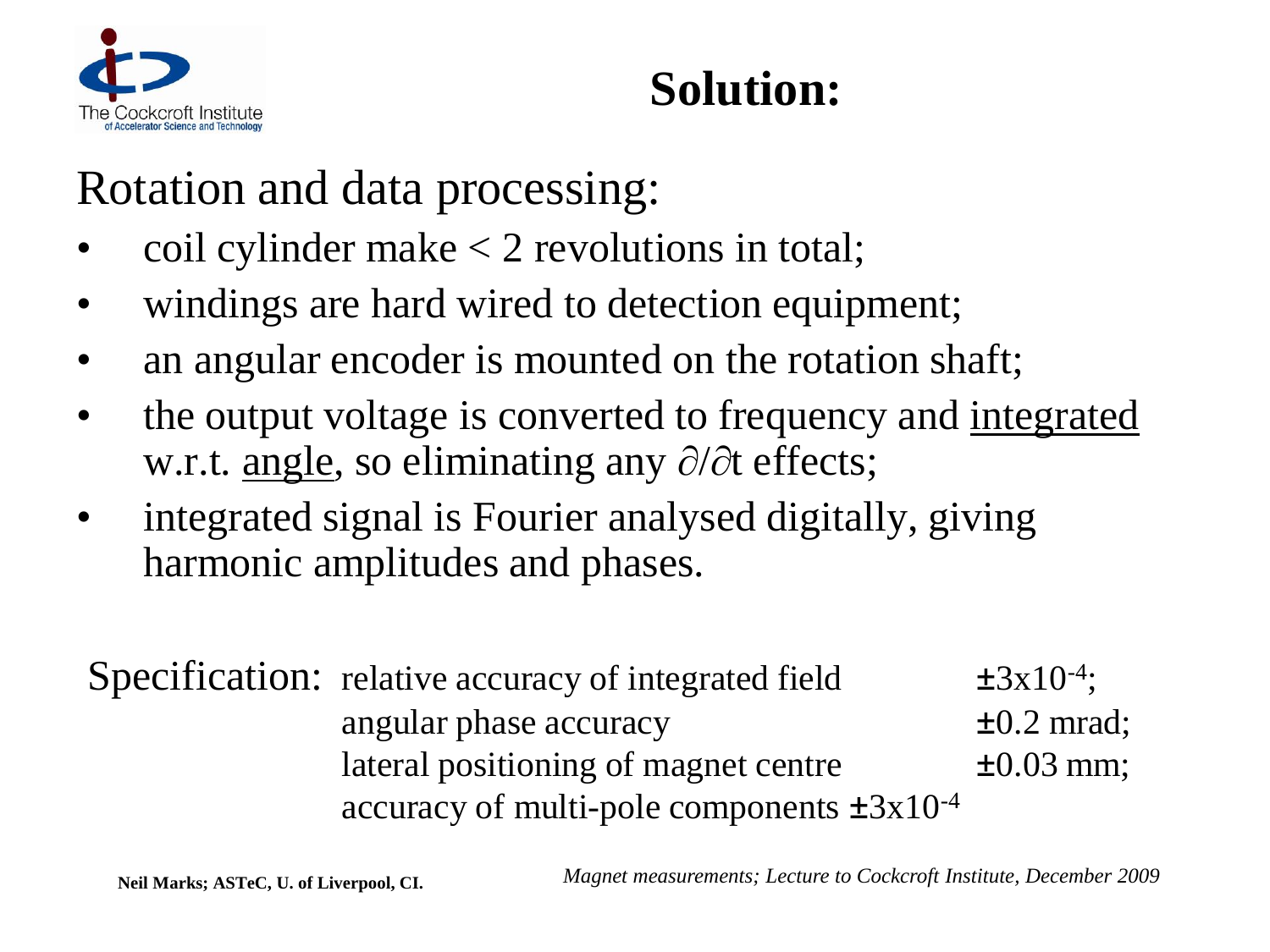

# **Rotating coil configurations**

Multiple windings at different radii (r) and with different numbers of turns (n) are combined to cancel out harmonics, providing greater sensitivity to others:

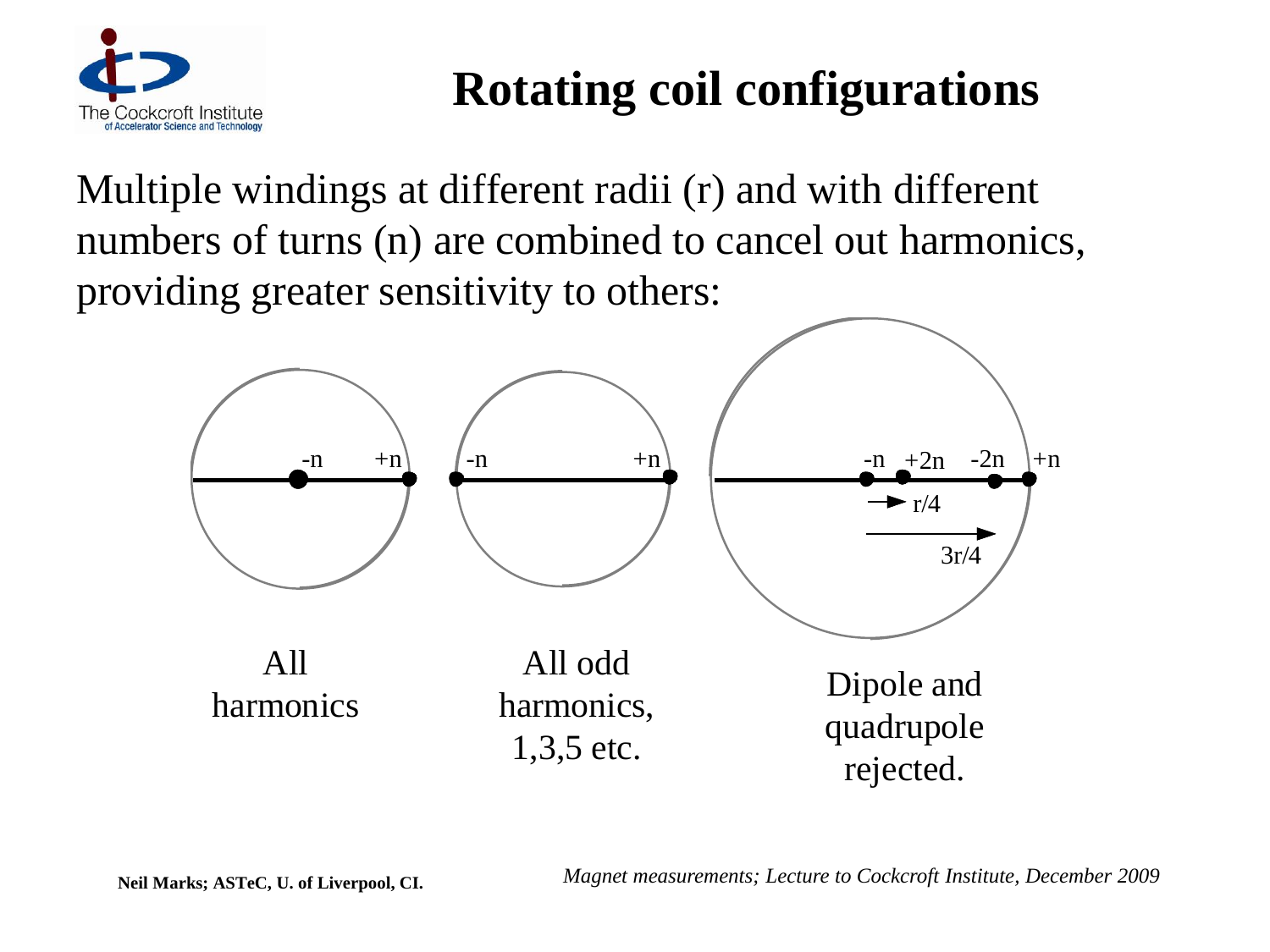

# **A rotating coil magnetometer.**

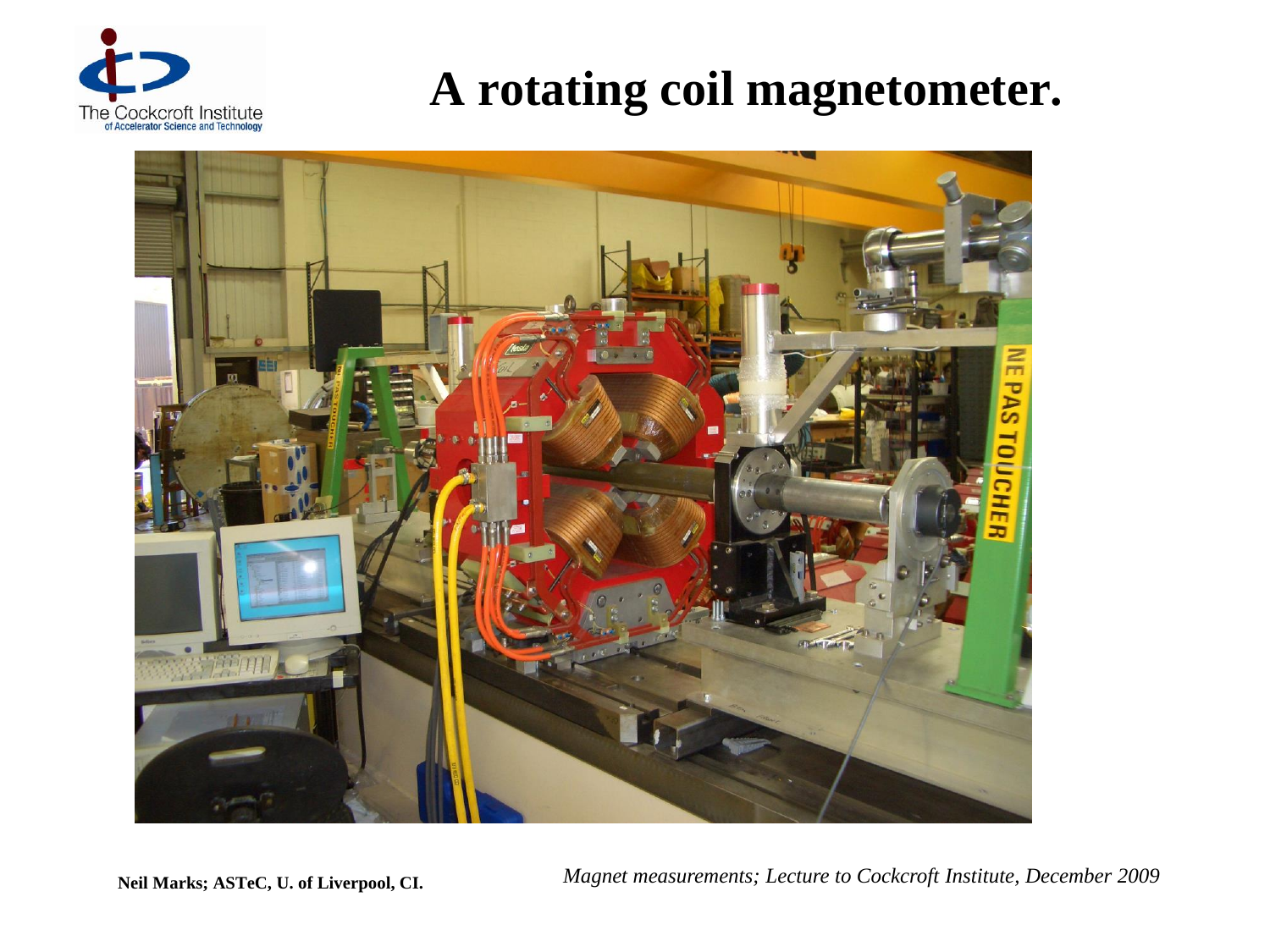# **Test data used to judge Diamond quads**

The Cockcroft Institute Cock croft **Accelerator Science and Technows**  $\overline{\text{g}}$ **cknowledgement to Tesla Engineering for spread-sheet developed for Quad measurement**)

| Validity                           | This template is current    |                                  |                |                       | Midplane adjustment      | <b>Next actions (Refer first):</b>   |                  |
|------------------------------------|-----------------------------|----------------------------------|----------------|-----------------------|--------------------------|--------------------------------------|------------------|
| Iteration No.                      |                             |                                  |                |                       | $(+ to open)$            | DLS referral done? (Yes/No/NA)       | yes              |
| Magnet type identifier             | <b>WM</b>                   |                                  |                | East (um):            |                          | 240 Reject/Hold for refer? (S4, C6+) |                  |
| Magnet serial                      | <b>WMZ086</b>               |                                  |                | West (um):            |                          | 80 Adjust vertical split (S3)?       | Yes              |
|                                    |                             |                                  |                | Top (um):             |                          | 80 Adjust midplane (C3/C4)?          | Yes              |
|                                    |                             |                                  |                | Bottom (um:)          |                          | 0 Full align?                        |                  |
| Date of test                       | 12/07/2005                  |                                  |                | C <sub>3</sub> switch |                          | Adjust dx only?                      |                  |
| <b>Tester</b>                      | Darren Cox                  |                                  |                | S3 switch             |                          | <b>Accept magnet?</b>                |                  |
| Comments:                          | 180A preliminary            |                                  |                | C4 switch             |                          |                                      |                  |
| <b>DLS</b> comments:               | Please insert comments here |                                  |                | S4++ switch           |                          |                                      |                  |
| Dipole+NS007 reference angle       |                             | 137.89068 (update fortnightly)   |                | Full switch           |                          |                                      |                  |
| Adjusted dipole reference angle    | 137.90085                   |                                  |                | dx switch             |                          |                                      |                  |
| Field quality data                 |                             |                                  |                | Post-shim             | <b>Alignment data</b>    | Value                                | Outcome          |
|                                    |                             |                                  |                | prediction            | [good pass/pass]         |                                      |                  |
| $R$ (ref) (mm)                     | 35.00                       |                                  |                |                       | dx [0.025/0.05]mm        | $-0.089$                             | Fail             |
| Current (A)                        | 180.00                      |                                  |                |                       | dy [0.025/0.05]mm        | $-0.059$                             | Fail             |
| Central strength (T/m)             | 17.6328                     |                                  | <b>DLS OK?</b> |                       | dz [2.5/5.0]mm           | 2.414                                | <b>Good pass</b> |
| $L(eff)$ (mm)                      | 407.253                     |                                  | ?Yes/No?       |                       | Roll [0.1/0.2]mrad       | 0.052                                | <b>Good pass</b> |
| $C3(4-8)$                          | $-0.49$                     | Pass                             | N <sub>o</sub> |                       | -0.49 Yaw [0.15/0.3]mrad | $-0.048$                             | <b>Good pass</b> |
| S3 (6-12)                          | $-10.88$                    | <b>Refer, or shim vertical</b>   | No             | $-2.33$               | Pitch [0.15/0.3]mrad     | $-0.085$                             | <b>Good pass</b> |
| $C4(4-7)$                          | 6.90                        | <b>Refer, or shim horizontal</b> | No             | $-2.64$               |                          |                                      |                  |
| S4 (1-4)                           | 0.80                        | Pass                             | No             | $-0.04$               |                          | <b>Adjust X alone?</b>               |                  |
| $C6(2.5-10)$                       | 7.97                        | <b>Refer to DLS</b>              | yes            |                       |                          | <b>Alignment OK?</b>                 |                  |
| IC10, S10 : (N: 3-5, W: 6-8)       | 5.16                        | <b>Pass</b>                      | No             |                       |                          |                                      |                  |
| All other terms up to 20 (2.5-5)   | 4.98                        | <b>Refer to DLS</b>              | yes            |                       |                          |                                      |                  |
|                                    |                             |                                  |                |                       |                          |                                      |                  |
| <b>Keys to use</b>                 | N key                       | S key                            |                | <b>NW</b> foot        | <b>NE</b> foot           | <b>SW</b> foot                       | <b>SE</b> foot   |
| Next shims to use (rounded)        | N/A                         | N/A                              |                | N/A                   | N/A                      | N/A                                  | N/A              |
| <b>Shimming History</b>            |                             |                                  |                |                       |                          |                                      |                  |
| <b>Iteration#</b>                  | N key                       | S key                            |                | <b>NW</b> foot        | <b>NE</b> foot           | SW foot                              | <b>SE</b> foot   |
| <b>Shims in use</b>                | 32.010                      | 32.012                           |                | 19.011                | 19.020                   | 19.004                               | 19.015           |
| <b>Next shims (measured)</b>       | 0.000                       | 0.000                            |                | 0.000                 | 0.000                    | 0.000                                | 0.000            |
| 3                                  | 0.000                       | 0.000                            |                | 0.000                 | 0.000                    | 0.000                                | 0.000            |
|                                    | 0.000                       | 0.000                            |                | 0.000                 | 0.000                    | 0.000                                | 0.000            |
| 5                                  | 0.000                       | 0.000                            |                | 0.000                 | 0.000                    | 0.000                                | 0.000            |
| Rounding errors<br><b>Warnings</b> | 0.000                       | 0.000                            |                | 0.000                 | 0.000                    | 0.000                                | 0.000            |